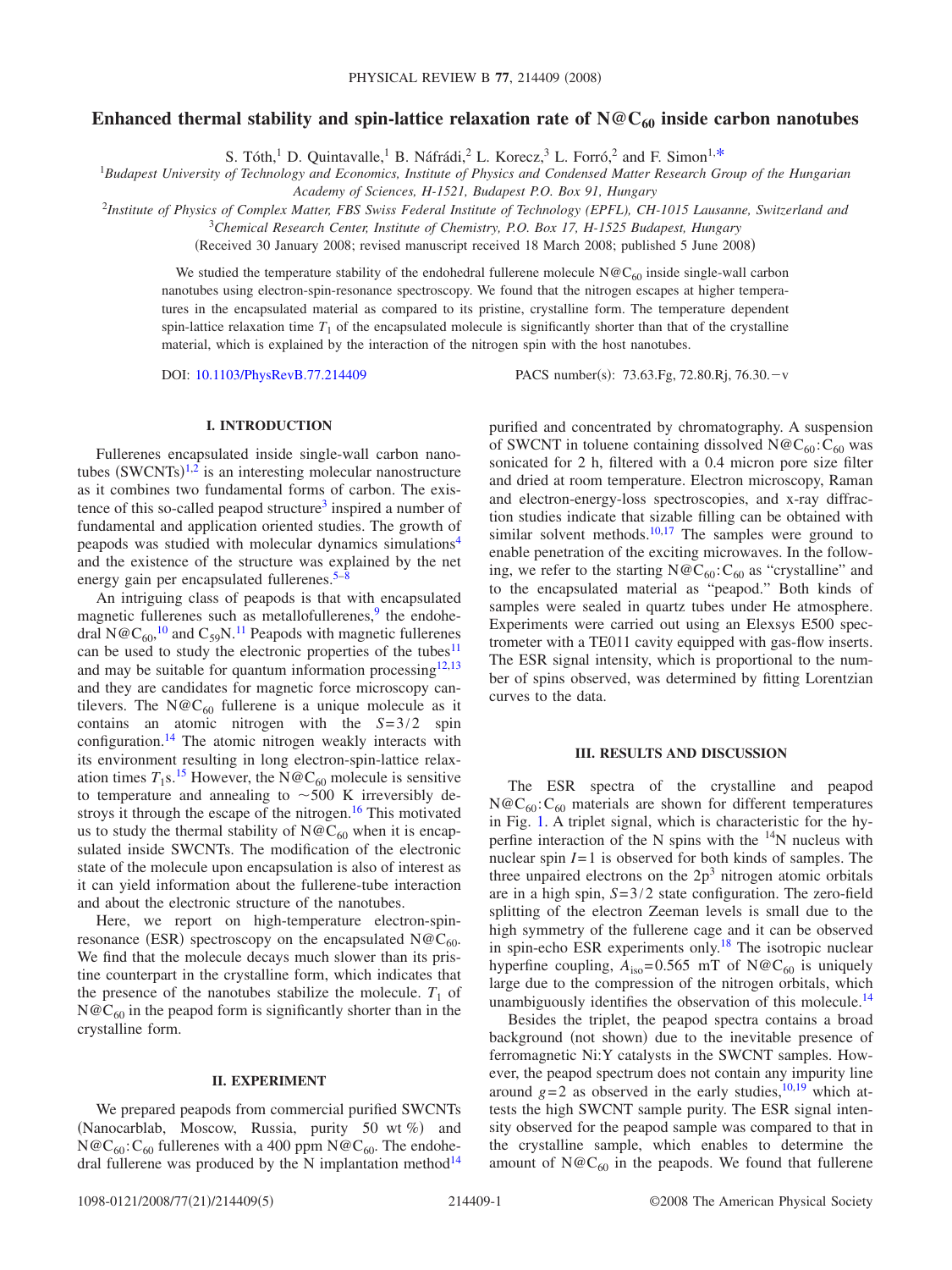<span id="page-1-0"></span>

FIG. 1. ESR spectra of the crystalline  $(a)$  and peapod  $(b)$  $N@C_{60}$ : C<sub>60</sub> multiplied by the temperature. The data are shown on different scales for the two kinds of materials. Note the magnified vertical scale for the high-temperature data. Solid curves are fit to the data. Asterisk indicates an impurity signal from the quartz tube.

content in the peapod is  $\sim$  2–3 wt %, in agreement with the previous studies[.10](#page-3-8)[,20](#page-3-18)

The number of  $N@C_{60}$  spins,  $N(T)$ , is proportional to the product of the ESR signal intensity and the temperature as the magnetic susceptibility of the  $N@C_{60}$  spins follows a Curie temperature dependence. Since we are interested in the change of  $N(T)$  as a function of temperature, normalizing it to a well defined temperature value allows a precise moni-toring of the decay of N@C<sub>60</sub>. In Fig. [2,](#page-1-1) we show the temperature dependence of the number of  $N@C_{60}$  spins in both kinds of samples normalized to the value at 400 K. For comparison, we show the corresponding data from Ref. [16.](#page-3-14) The annealing speed was 90 s/2 K, that is identical to the heating protocol used in Ref. [16.](#page-3-14) At 580, 600, and 620 K, we performed longer data acquisition, thus less temperature points were taken to maintain the annealing protocol. We observe a clear drop in the number of  $N@C_{60}$  for the crystalline material when heated above  $\sim$  550 K. However, we observe that the decay is less sharp and that it occurs at about 50 K, higher temperature than that observed previously.<sup>16</sup> We have no clear explanation for this difference between ours and the previous studies. We carefully checked our thermometry and we used a large flux of exchange gas. In addition, *ex situ* annealing, i.e., heating both samples outside the ESR cavity in a furnace while approximately following the above annealing protocol, gave identical decay curves as the *in situ* result.

The important observation is that the number of  $N@C_{60}$ does not decay in the peapod sample as fast as in the crystalline material. We observe about relatively three times as much  $N@C_{60}$  in the peapod material at 620 K than in the crystalline material. This effect is also apparent in Fig. [1](#page-1-0) where the corresponding spectra are shown. Although the

<span id="page-1-1"></span>

FIG. 2. Temperature dependence of the number of  $N@C_{60}$ spins,  $N(T)$  normalized to the 400 K values,  $\circ$ : crystalline,  $\blacksquare$ : peapod. The longer averaged data for the peapod material at 580, 600, and 620 K are shown with asterisks. Dashed curve shows similar measurements on the crystalline material from Ref. [16.](#page-3-14) Note the logarithmic vertical scale.

noise in the peapod data limits the conclusions, the decay of  $N@C_{60}$  appears to start already at 500 K but there is no sharp decay such as that observed for the crystalline material. The amount of  $N@C_{60}$  decreases rather smoothly with increasing temperature, however, we could not follow this above 620 K due to technical limitations.

In the following, we discuss the origin of the enhanced thermal stability of  $N@C_{60}$  inside nanotubes. It was proposed in Ref. [16](#page-3-14) that the atomic nitrogen escapes from the fullerene cage by forming bonds with two neighboring carbon atoms from the inside and by swinging through the bonds to the outside of the fullerene. This was supported by the observation of enhanced stability of the encaged nitrogen when the fullerene was functionalized, which effectively suppresses the probability of this escape path. *Ab initio* electronic structure calculations on the peapods indicate a hybridization of the orbitals on the fullerenes and the nanotubes[.8](#page-3-6) Raman spectroscopy on the peapods provided experimental evidence for hybridization and a partial charge transfer between the nanotubes and the fullerenes. $^{21}$  We suggest that these effects suppress the inside-the-cage bond formation for the peapod  $N@C_{60}$  similar to functionalization of the molecules.

In addition to the modified electronic structure of fullerenes, the peapod geometry may also play a role in the enhanced thermal stability of N@C<sub>60</sub>. The one-dimensional lattice constant of fullerenes inside the tubes is 0.97 nm (Ref.  $22$ ) that is about half way between the 1.002 nm fullerenefullerene spacing in crystalline  $C_{60}$  (Ref. [23](#page-4-1)) and 0.961 nm for polymerized  $fcc \, C_{60}$ <sup>[24](#page-4-2)</sup> This probably limits the above described escape process of nitrogen simply by geometrically limiting the available room for the above described swinging-out process. For both mechanisms, the Gaussian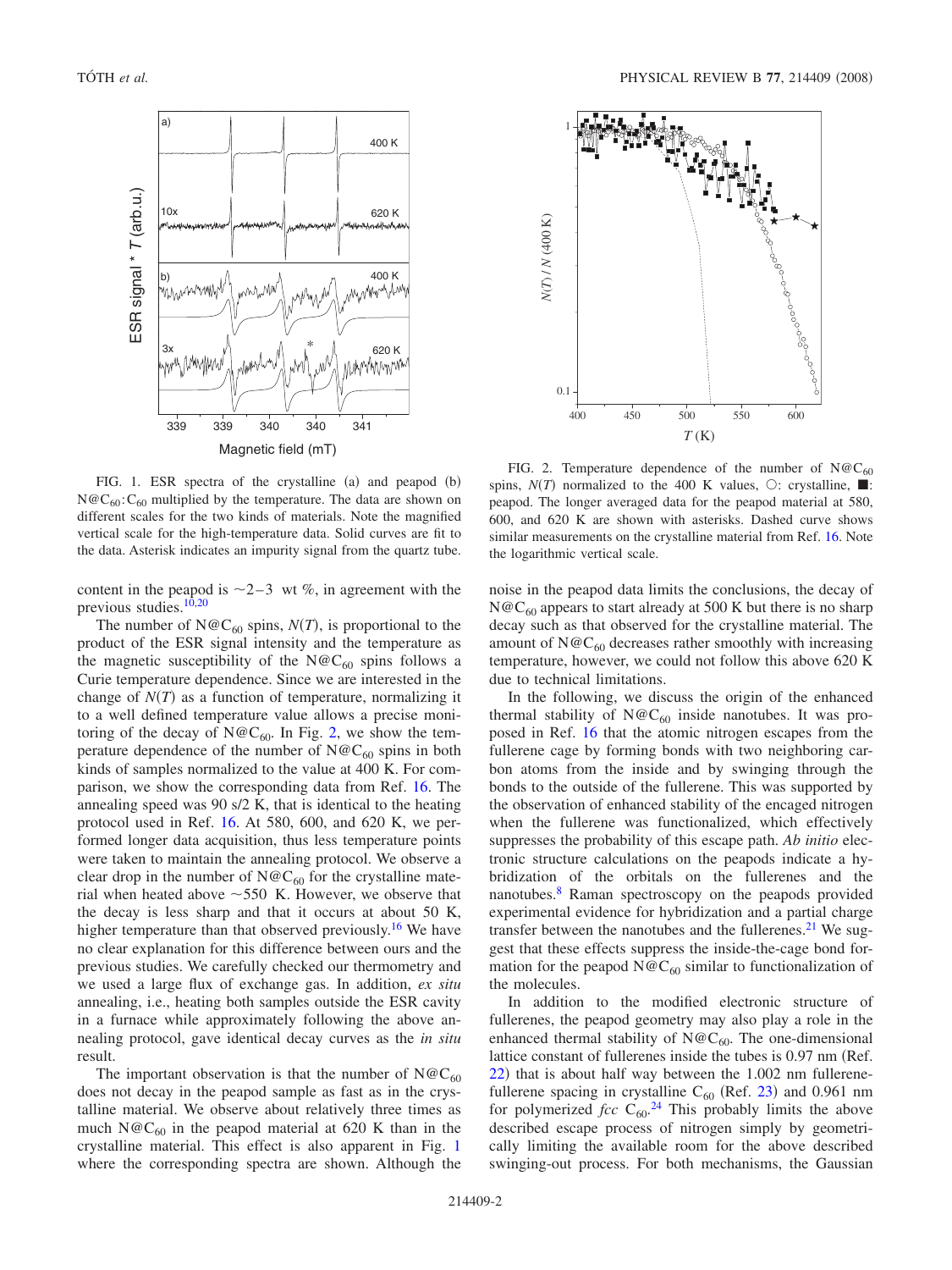<span id="page-2-0"></span>

FIG. 3. Saturation curves of N@C<sub>60</sub> and peapod N@C<sub>60</sub> at 300 K. The ESR intensities are divided by the microwave magnetic field  $B_1$  and are normalized to the values at the lowest power. Solid curves are calculated saturation curves with Eq.  $(1)$  $(1)$  $(1)$  and the parameters given in Table [I.](#page-2-2) Note that the solid curve for the crystalline material is calculated with relaxation times determined in spin-echo measurements in Ref. [12](#page-3-10) with no further adjustable parameters.

distribution of tube diameters with an average of 1.4 and 0.1 nm variance explains why the thermally induced decay of  $N@C_{60}$  is spread out in temperature: we expect that both the electronic modification of the fullerenes through the fullerene-nanotube interaction and also the geometrical effect are strongly influenced by the diameter of the host tubes.

The spin-lattice relaxation time of a paramagnetic spin can be used to study the electronic structure of its environment. Well known example of this is the Korringa-relaxation, i.e.,  $1/T_1T$ =const. of nuclear spins when these are embedded in metals.<sup>25</sup> In our case, the  $T_1$  of encapsulated N@C<sub>60</sub> can be studied using saturated ESR measurement.<sup>26</sup> In this method, the ESR signal intensity, *S* is progressively saturated upon increasing microwave power and it follows: $25,26$  $25,26$ 

$$
S(p) \propto \frac{\sqrt{p}}{\sqrt{1 + CQ\gamma^2 p T_1 T_2}}\tag{1}
$$

<span id="page-2-1"></span>where  $\gamma_e/2\pi = 28.0$  GHz/T is the electron gyromagnetic ratio,  $p$  is the microwave power,  $T_2$  is the spin-spin relaxation time of the individual spin-packets. *C* is a constant that depends on the microwave cavity mode with quality factor *Q* and describes how large microwave magnetic field,  $B_1$  $=\sqrt{CQp}$ , is produced for a power of *p*. Taking into account that only one of the two circularly polarized magnetic-field components of the linearly polarized field is ESR active, we obtain for the TE011 cavity  $C = 2.2 \cdot 10^{-12}$  T<sup>2</sup>/W.<sup>[27](#page-4-5)</sup> In Fig. [3,](#page-2-0) we show the saturated ESR results for the crystalline and the peapod material at 300 K.

Clearly, the ESR signal of the peapod material saturates at larger microwave powers, which indicates a shorter  $T_1$  relaxation time. To obtain  $T_1$  values from the saturation curves using Eq. ([1](#page-2-1)), the value for  $T_2$  has to be known.  $T_2$  is the spin-spin relaxation time of individual spin-packets that is

<span id="page-2-2"></span>TABLE I.  $T_1$  and  $T_2$  at 300 for the crystalline and peapod materials used to calculate the saturated ESR data. We used the experimental quality factors of *Q*=3000 and 2000 for the crystalline and peapod materials, respectively. The  $T_2=5$   $\mu$ s of the crystalline material was obtained for our 400 ppm sample from the  $T_2=20 \mu s$  for a 100 ppm  $N@C_{60}$ : C<sub>60</sub> sample.

|                       | $T_1$ [ $\mu$ s] | $T_2$ [ $\mu$ s] |
|-----------------------|------------------|------------------|
| crystalline (Ref. 12) | 120              |                  |
| peapod                | 13               | 13               |

given by the dipolar interaction of like-spins provided  $T_1$  is long enough and does not give a homogeneous broadening.<sup>28</sup> If this is the case,  $T_2$  can be determined from the dipolar interaction strength of the like spins and is inversely proportional to their concentration.  $T_2=5$   $\mu$ s is obtained for the 400 ppm  $N@C_{60}$ : C<sub>60</sub> crystalline material from the  $T_2$ =20  $\mu$ s for a 100 ppm N@C<sub>60</sub>:C<sub>60</sub> sample.<sup>12</sup> As shown in Table [I,](#page-2-2) is much longer for the crystalline material so no homogeneous broadening of the spin-packets occurs. This situation is reversed for the peapod material: the low concentration of the like nitrogen spins would give a long  $T_2$  $\sim$  250  $\mu$ s based on the  $\sim$  2% fullerene weight percentage in the peapod. However,  $T_1$  is shorter than that value, which gives a homogeneous broadening of the individual spinpackets and sets  $T_1 = T_2$ . As we show below, this holds down to the lowest temperatures. It is interesting to note here that a similar situation was encountered for another diluted magnetic fullerene peapod system, the  $C_{50}N:C_{60}$ , where the rapid  $T_1$  relaxation causes a homogeneous broadening.<sup>11</sup>

We show the simulated saturation curves in Fig. [3](#page-2-0) with the parameters given in Table [I.](#page-2-2) The excellent agreement for the measured and calculated saturation curves for the crystalline material shows that the saturated ESR measurement can be used to determine values for  $T_1$  and  $T_2$ , although it lacks the direct access to these values such as the spin-echo ESR method. It thus justifies the use of the saturated ESR method to determine the  $T_1$  and  $T_2$  values for the peapod system as well.

We determined the temperature dependence of  $T_1$  from the saturated ESR measurements in the 10–80 K temperature range in addition to the 300 K data. Measurements at other temperatures were hindered by spectrometer stability. We show the  $1/T_1$  data in Fig. [4.](#page-3-20) for the peapod material. We also show the same data for the crystalline material from Ref. [15.](#page-3-13) The  $1/T_1$  spin-lattice relaxation rate is roughly one order of magnitude larger for the peapod material than for the crystalline at room temperature. It is even larger at 10 K for the peapod than the corresponding value for the crystalline material. The temperature dependence of  $1/T_1$  is also different for the two kinds of compounds: for the peapod it decreases with temperature to a residual value, whereas it vanishes exponentially for the crystalline material.<sup>15</sup> It was proposed in Ref. [15](#page-3-13) that  $T_1$  in crystalline N@C<sub>60</sub> is given by the quantum oscillator motion of the encaged nitrogen through the modulation of the hyperfine field, which results in the exponential freezing-out of the relaxation rate.

 $T_1$  was measured for the N@C<sub>60</sub> peapods<sup>19[,29](#page-4-7)</sup> and a distributed and about an order of magnitude shorter  $T_1$  value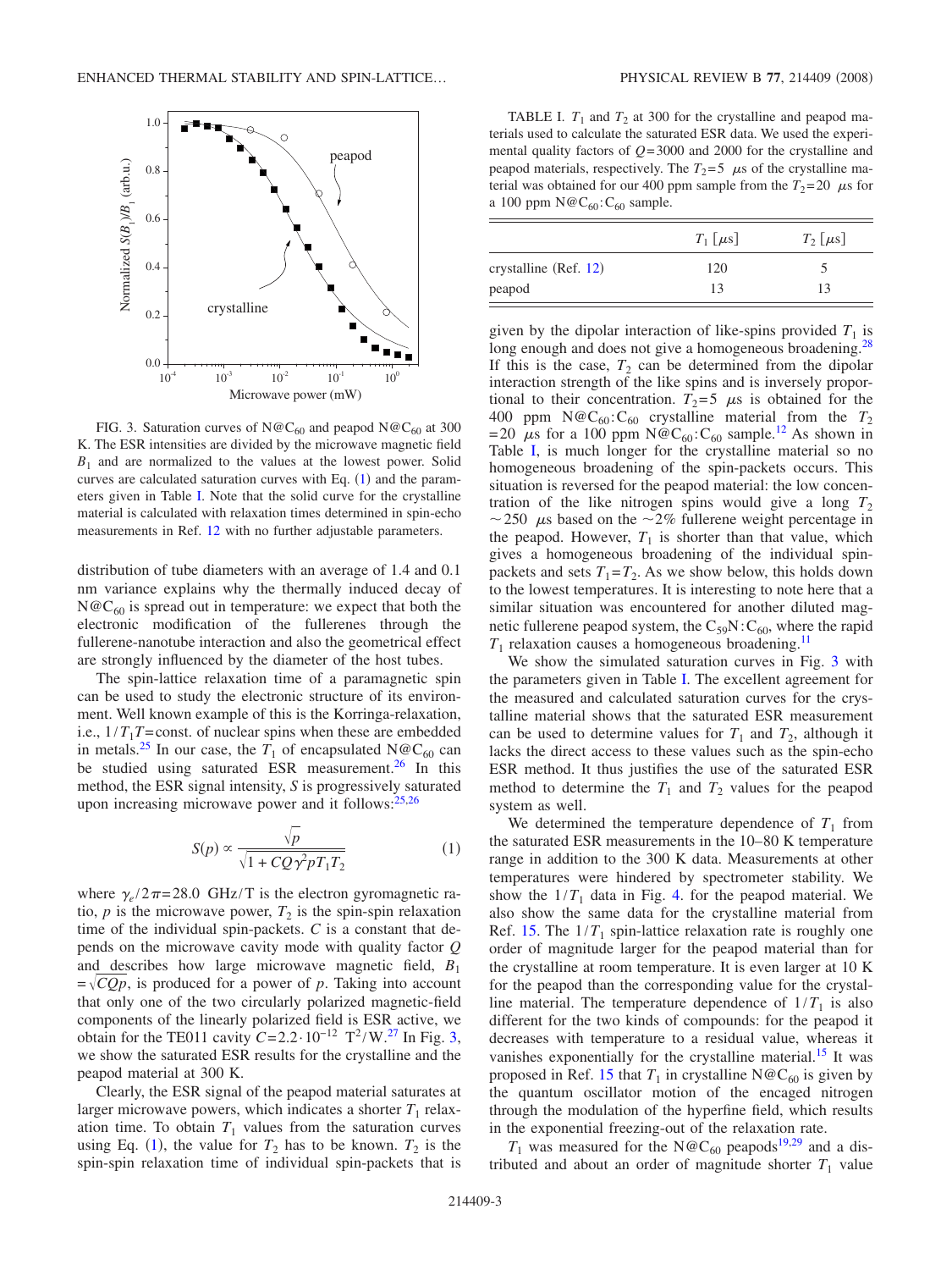<span id="page-3-20"></span>

FIG. 4. Temperature dependence of the spin-lattice relaxation rate  $1/T_1$  for peapod. We show the corresponding data for the crystalline material from Ref. [15](#page-3-13) magnified by 10 with a dashed curve. Solid line is a guide to the eye.

was found than in the current study. We believe that the current, longer  $T_1$  values better approach the intrinsic, i.e., less defect influenced  $T_1$  of the peapod system. The enhanced relaxation rate in the peapod material is given by additional relaxation mechanisms. We expect that the hyperfine relaxation is not significantly different in the peapod material as the isotropic hyperfine coupling is unchanged. Possible

- \*Corresponding author: ferenc.simon@univie.ac.at
- <sup>1</sup> S. Iijima and T. Ichihashi, Nature (London)  $363$ , 603 (1993).
- <span id="page-3-1"></span><span id="page-3-0"></span>2D. S. Bethune, C. H. Kiang, M. S. De Vries, G. Gorman, R. Savoy, and R. Beyers, Nature (London) 363, 605 (1993).
- <span id="page-3-2"></span><sup>3</sup>B. W. Smith, M. Monthioux, and D. E. Luzzi, Nature (London) **396**, 323 (1998).
- <span id="page-3-3"></span>4S. Berber, Y.-K. Kwon, and D. Tománek, Phys. Rev. Lett. **88**, 185502 (2002).
- <span id="page-3-4"></span>5M. Melle-Franco, H. Kuzmany, and F. Zerbetto, J. Phys. Chem. B 107, 6986 (2003).
- <span id="page-3-5"></span><sup>6</sup> A. Rochefort, Appl. Magn. Reson. **67**, 11540117 (2003).
- 7M. Otani, S. Okada, and A. Oshiyama, Phys. Rev. B **68**, 125424  $(2003).$
- <sup>8</sup> O. Dubay and G. Kresse, Phys. Rev. B **70**, 165424 (2004).
- <span id="page-3-6"></span>9T. Shimada, T. Okazaki, R. Taniguchi, T. Sugai, H. Shinohara, K. Suenaga, Y. Ohno, S. Mizuno, S. Kishimoto, and T. Mizutani, Appl. Phys. Lett. **81**, 4067 (2002).
- <span id="page-3-8"></span><span id="page-3-7"></span>10F. Simon, H. Kuzmany, H. Rauf, T. Pichler, J. Bernardi, H. Peterlik, L. Korecz, F. Fülöp, and A. Jánossy, Chem. Phys. Lett. 383, 362 (2004).
- <sup>11</sup> F. Simon *et al.*, Phys. Rev. Lett. **97**, 136801 (2006).
- <sup>12</sup>W. Harneit, Phys. Rev. A **65**, 032322 (2002).
- <span id="page-3-11"></span><span id="page-3-10"></span><span id="page-3-9"></span>13W. Harneit, C. Meyer, A. Weidinger, D. Suter, and J. Twamley,

mechanisms for the relaxation are coupling to conduction electrons on the tubes and paramagnetic relaxation from defects on the tubes and from the transition-metal catalyst particles, which are inevitably present in the nanotube samples. The latter relaxation mechanism could explain the presence of the residual relaxation rate as it is inversely proportional to the temperature.<sup>28</sup> This contribution is expected to be negligible at room temperature, therefore the factor 10 enhancement of the room-temperature relaxation rate for the peapod is suggested to originate from the coupling of the nitrogen spins to the conduction electrons on the tubes, i.e., from a Korringa relaxation. It is important to note here that we do not observe a multicomponent saturation, i.e., there seems to be a single  $T_1$  time for the encapsulated N@C<sub>60</sub>.

## **IV. CONCLUSIONS**

In summary, the  $N@C_{60}$  molecule is more stable in peapod than in crystalline form. This was suggested to result from the modified electronic structure of fullerenes inside the tubes and from the compact packing of the fullerenes. The spin-lattice relaxation time of the  $N@C_{60}$  spins is much shorter in the peapod form and it remains finite at the lowest temperature. This puts severe limit on the applicability of the  $NC_{60}$  peapod system for quantum information processing.

## **ACKNOWLEDGMENTS**

We thank A. Jánossy and A. Rockenbauer for stimulating discussions and K.-P. Dinse for the endohedral fullerenes. We acknowledge the Hungarian State Grants (OTKA) No. TS049881, No. F61733, No. NK60984, K72781, and T046953, the Swiss National Science Foundation, and the European research network IMPRESS.

Phys. Status Solidi B 233, 453 (2002).

- 14T. Almeida Murphy, T. Pawlik, A. Weidinger, M. Hohne, R. Alcala, and J. M. Spaeth, Phys. Rev. Lett. 77, 1075 (1996).
- <span id="page-3-13"></span><span id="page-3-12"></span>15S. Knorr, A. Grupp, M. Mehring, M. Waiblinger, and A. Weidinger, *Electronic Properties of Novel Materials–Molecular Nanostructures*, AIP Conf. Proc. No. 544, edited by H. Kuzmany, S. Roth, M. Mehring, and J. Fink (AIP, New York, 2000), p. 191.
- <sup>16</sup>M. Waiblinger, K. Lips, W. Harneit, A. Weidinger, E. Dietel, and A. Hirsch, Phys. Rev. B 64, 159901 (2001).
- <span id="page-3-14"></span>17M. Yudasaka, K. Ajima, K. Suenaga, T. Ichihashi, A. Hashimoto, and S. Iijima, Chem. Phys. Lett. 380, 42 (2003).
- <span id="page-3-15"></span>18N. Weiden, H. Käß, and K. P. Dinse, J. Phys. Chem. B **103**, 9826  $(1999).$
- <span id="page-3-17"></span><span id="page-3-16"></span>19B. Corzilius, A. Gembus, K.-P. Dinse, F. Simon, and H. Kuzmany, *Electronic Properties of Novel Nanostructures*, AIP Conf. Proc. No. 786, edited by H. Kuzmany, J. Fink, M. Mehring, and S. Roth (AIP, New York, 2005), p. 291.
- 20F. Simon, C. Kramberger, R. Pfeiffer, H. Kuzmany, V. Zólyomi, J. Kürti, P. M. Singer, and H. Alloul, Phys. Rev. Lett. **95**, 017401 (2005).
- <span id="page-3-19"></span><span id="page-3-18"></span>21T. Pichler, H. Kuzmany, H. Kataura, and Y. Achiba, Phys. Rev. Lett. 87, 267401 (2001).